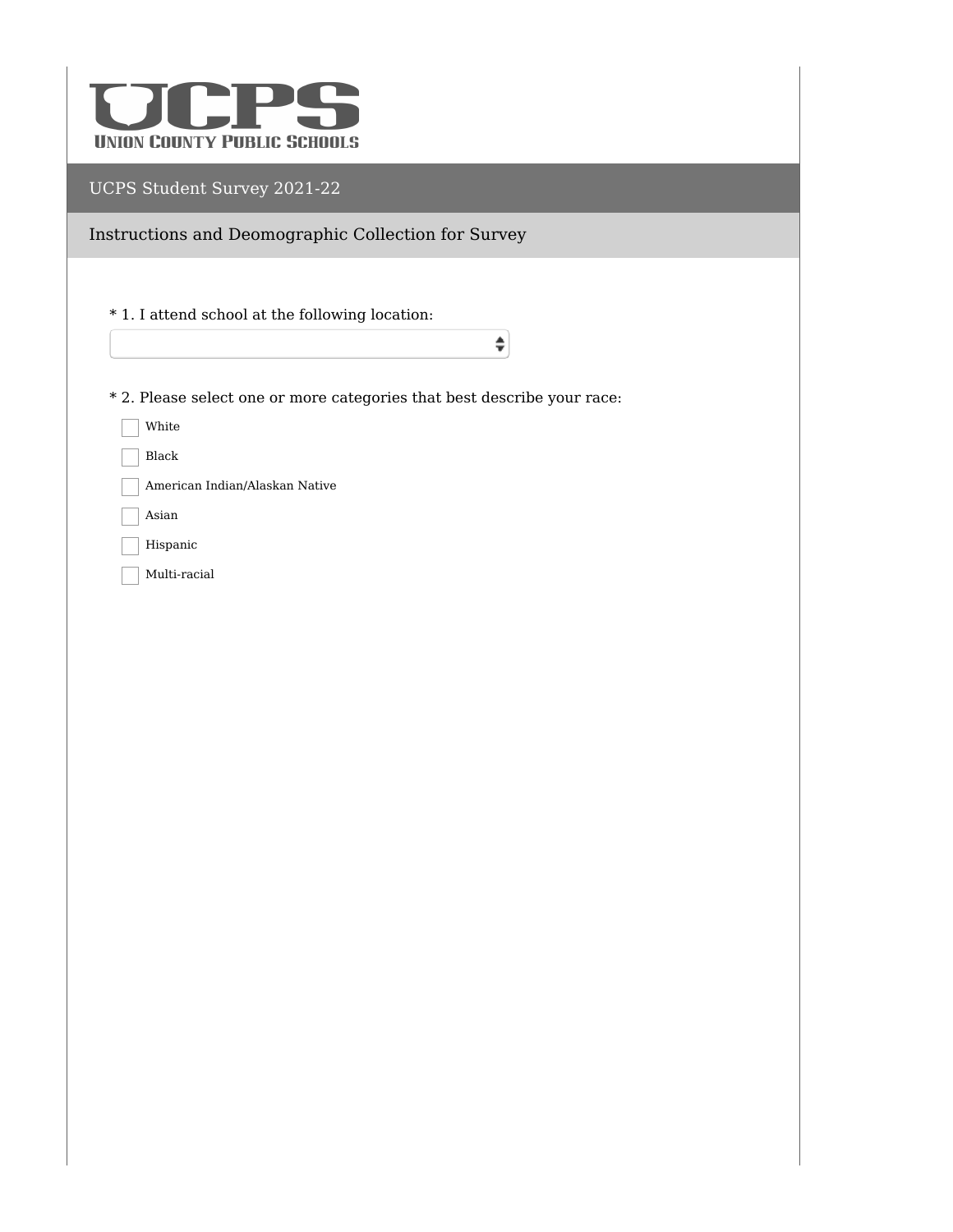

#### Survey Questions

- \* 3. I feel safe at school.
	- $\bigcap$  Strongly Agree
	- $\bigcirc$  Agree
	- $\bigcap$  Uncertain
	- Disagree
	- Strongly Disagree
- \* 4. There are areas at school where I feel unsafe.
	- Strongly Agree
	- ◯ Agree
	- ◯ Uncertain
	- Disagree
	- Strongly Disagree

#### \* 5. I feel safe on the bus.

- Strongly Agree
- ◯ Agree
- ◯ Uncertain
- Disagree
- Strongly Disagree
- \* 6. I feel safe in the restrooms.
	- Strongly Agree
	- Agree
	- ◯ Uncertain
	- O Disagree
	- Strongly Disagree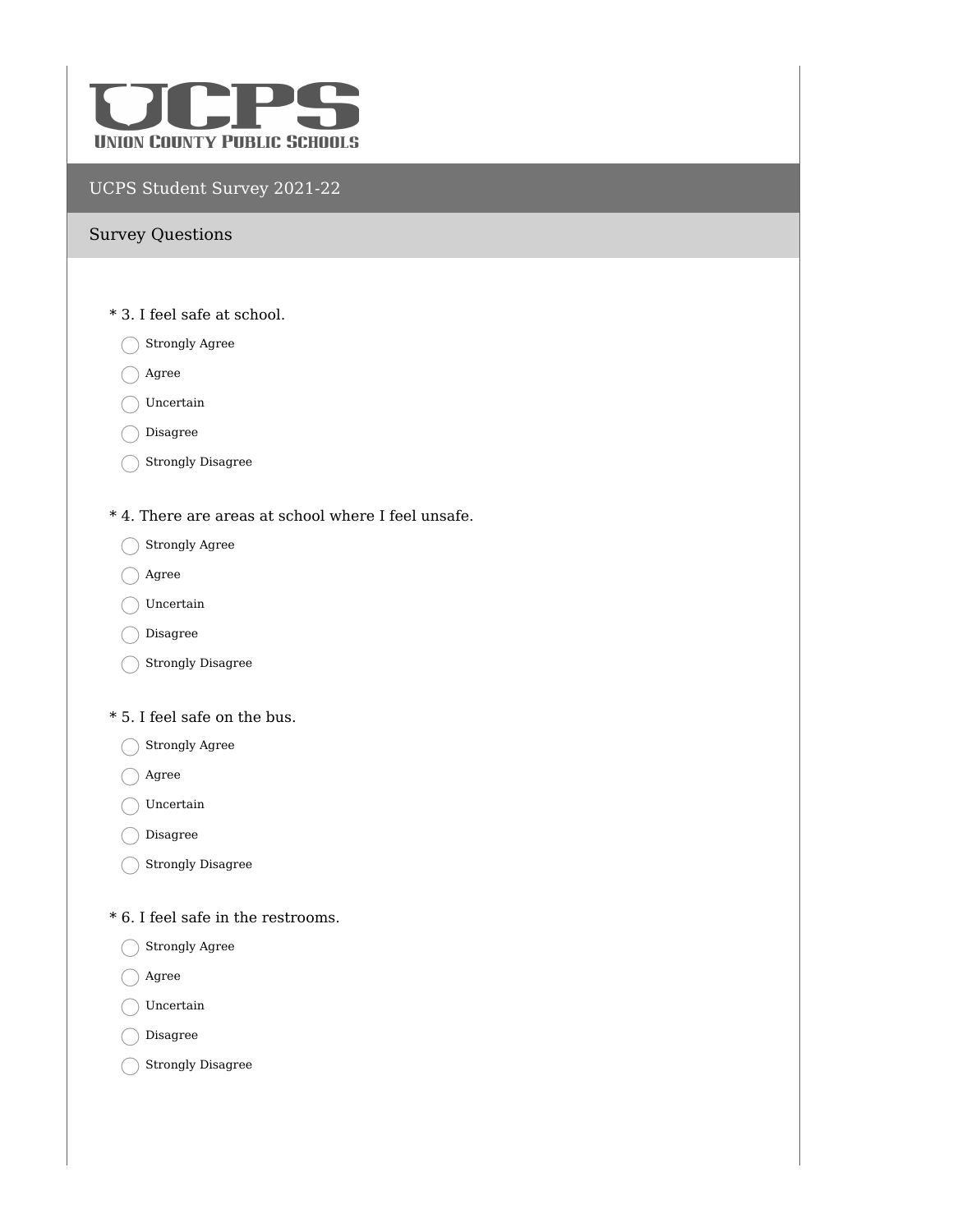\* 7. Students use tobacco products (i.e., e-cigarettes, vape, Juul, Puff Bars, cigarettes, cigars, smokeless dips/chews,) on school grounds, including buses or bus stops.

Strongly Agree

Agree

Uncertain

Disagree

Strongly Disagree

\* 8. I have witnessed other students possessing or using illegal drugs (including pills not prescribed for them) or alcohol at school this year.

Strongly Agree

Agree

Uncertain

Disagree

Strongly Disagree

\* 9. I have witnessed students possessing or using illegal drugs (including pills not prescribed for them) on school grounds.

Strongly Agree

Agree

◯ Uncertain

Disagree

Strongly Disagree

\* 10. I have witnessed student possessing or using alcohol on school grounds, including buses or bus stops.

Strongly Agree

Agree

Uncertain

O Disagree

Strongly Disagree

\* 11. Drugs are a problem among students at my school.

Strongly Agree

Agree

Uncertain

Disagree

 $\bigcap$  Strongly Disagree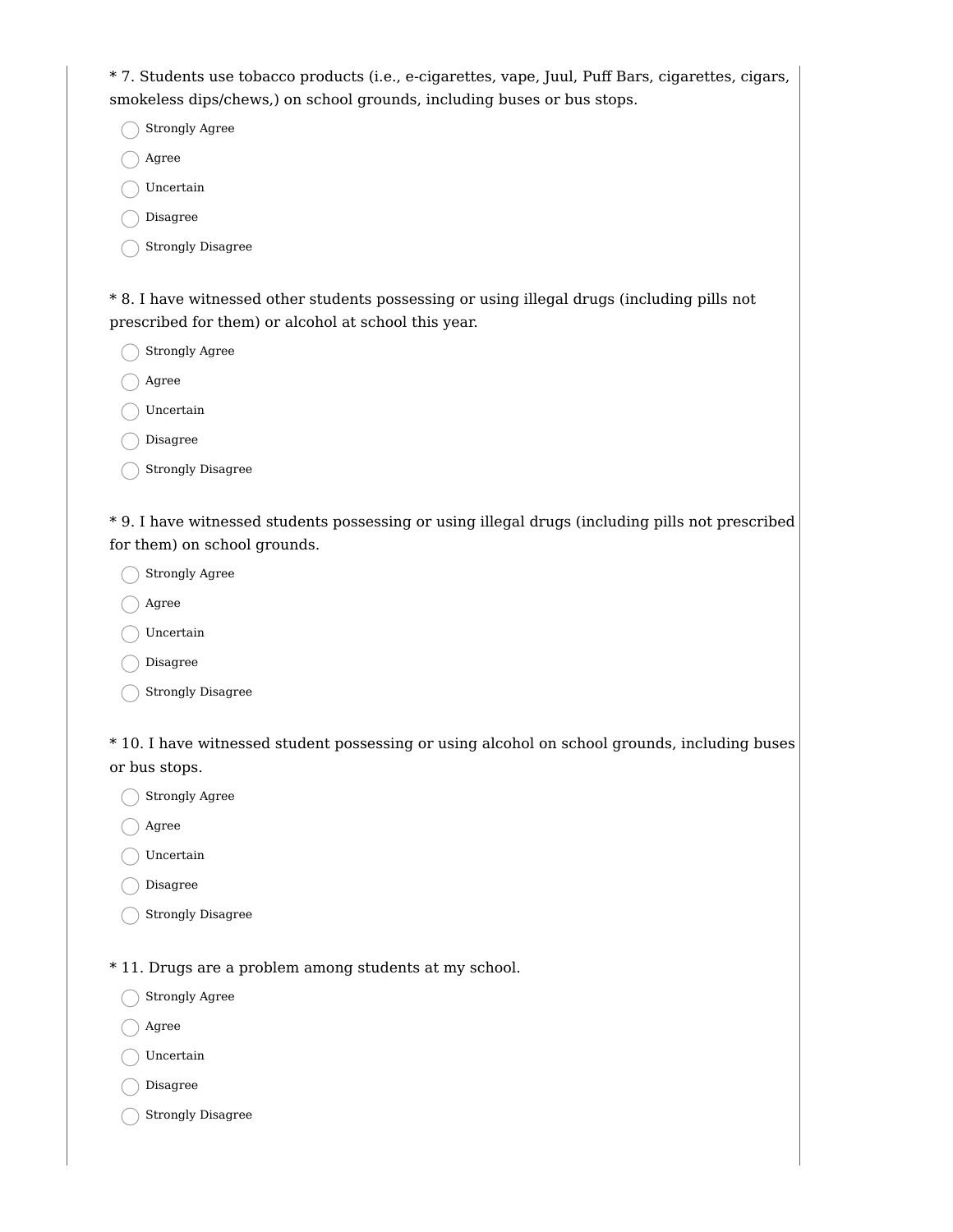- \* 12. I believe the rules in school are enforced for all students the same way.
	- Strongly Agree
	- Agree
	- $\bigcap$  Uncertain
	- Disagree
	- Strongly Disagree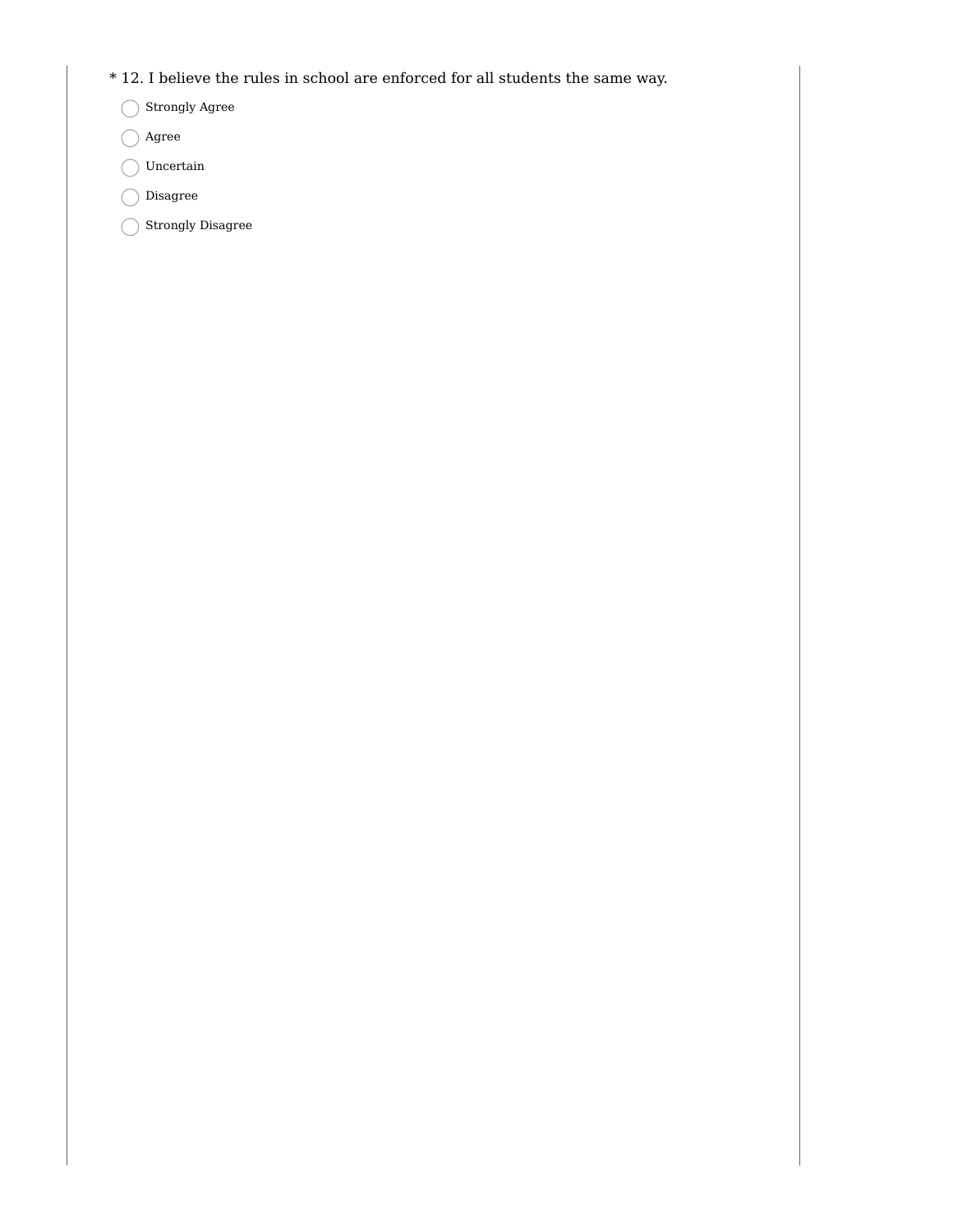

- \* 13. My school is clean and neat.
	- Strongly Agree
	- Agree
	- ◯ Uncertain
	- Disagree
	- Strongly Disagree
- \* 14. I have soap to wash my hands.
	- Strongly Agree
	- ◯ Agree
	- ◯ Uncertain
	- Disagree
	- Strongly Disagree
- \* 15. When I need extra help, I know how to request it.
	- Strongly Agree
	- Agree
	- ◯ Uncertain
	- Disagree
	- Strongly Disagree
- \* 16. When I ask for extra help, I know I can receive it.
	- Strongly Agree
	- ◯ Agree
	- ◯ Uncertain
	- Disagree
	- Strongly Disagree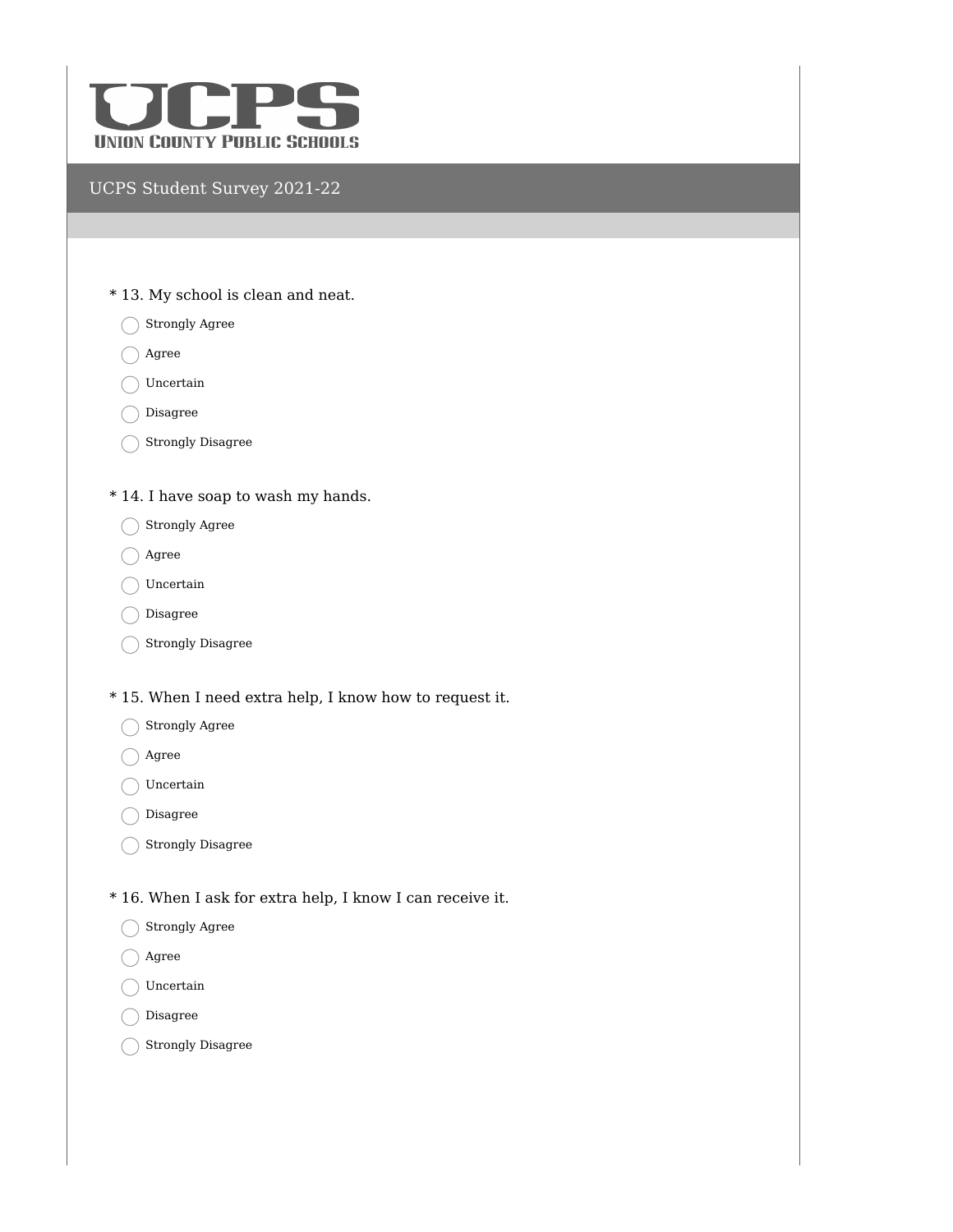\* 17. If I have non-academic problems, I know who to report them to.

Strongly Agree

◯ Agree

- Uncertain
- Disagree
- Strongly Disagree

\* 18. I understand the school rules and consequences.

- Strongly Agree
- ◯ Agree
- ◯ Uncertain
- Disagree
- Strongly Disagree

\* 19. School officials take action when students misbehave.

- Strongly Agree
- ◯ Agree
- ◯ Uncertain
- Disagree
- $\bigcap$  Strongly Disagree
- \* 20. I have a positive relationship with at least one of my teachers.
	- Strongly Agree
	- Agree
	- Uncertain
	- Disagree
	- Strongly Disagree
- \* 21. The principal at my school knows the students.
	- Strongly Agree
	- Agree
	- Uncertain
	- Disagree
	- Strongly Disagree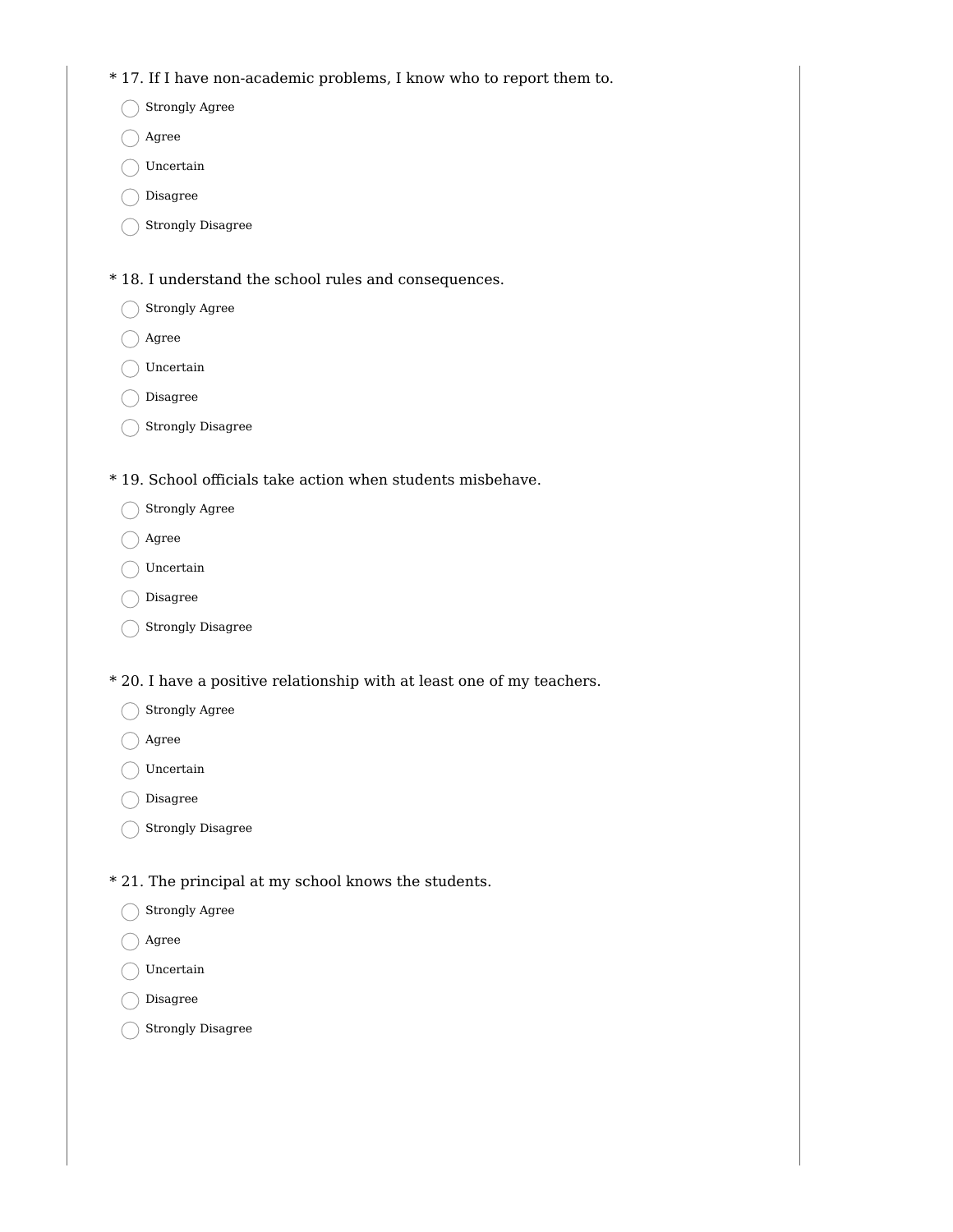- $\,^*$  22. The assistant principal(s) at my school know(s) the students.
	- Strongly Agree
	- Agree
	- $\bigcirc$ Uncertain
	- Disagree
	- Strongly Disagree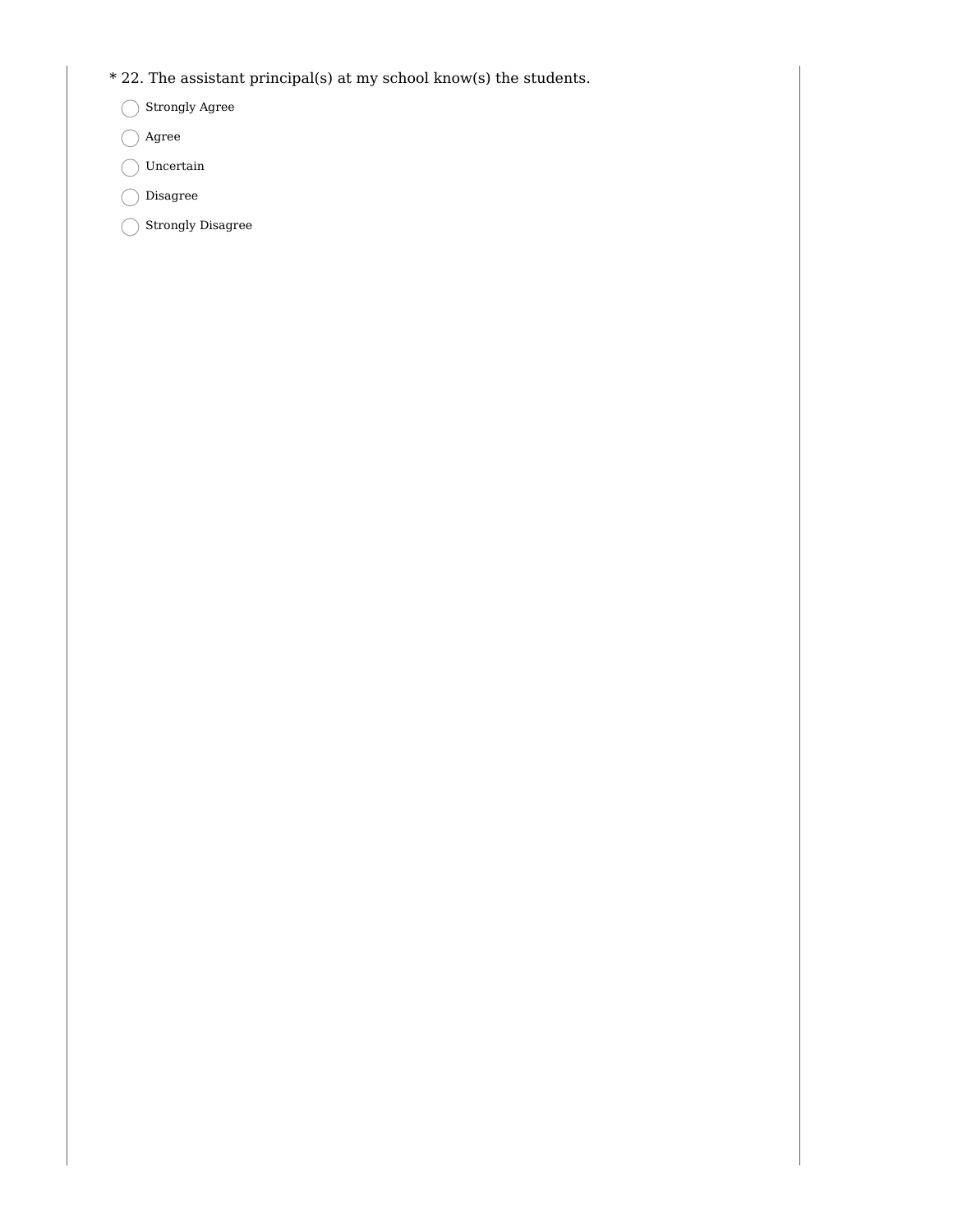

#### Student Survey Questions

- \* 23. My school work is challenging.
	- $\bigcap$  Strongly Agree
	- ◯ Agree
	- ◯ Uncertain
	- Disagree
	- Strongly Disagree

\* 24. My school is preparing me to deal with issues and problems which I will face in the future.

- Strongly Agree
- ◯ Agree
- $\bigcap$  Uncertain
- O Disagree
- Strongly Disagree
- \* 25. I have the opportunity to use a computer on a regular basis.
	- Strongly Agree
	- ◯ Agree
	- ◯ Uncertain
	- Disagree
	- Strongly Disagree
- \* 26. I have been taught computer skills.
	- Strongly Agree
	- ◯ Agree
	- ◯ Uncertain
	- $\bigcap$  Disagree
	- Strongly Disagree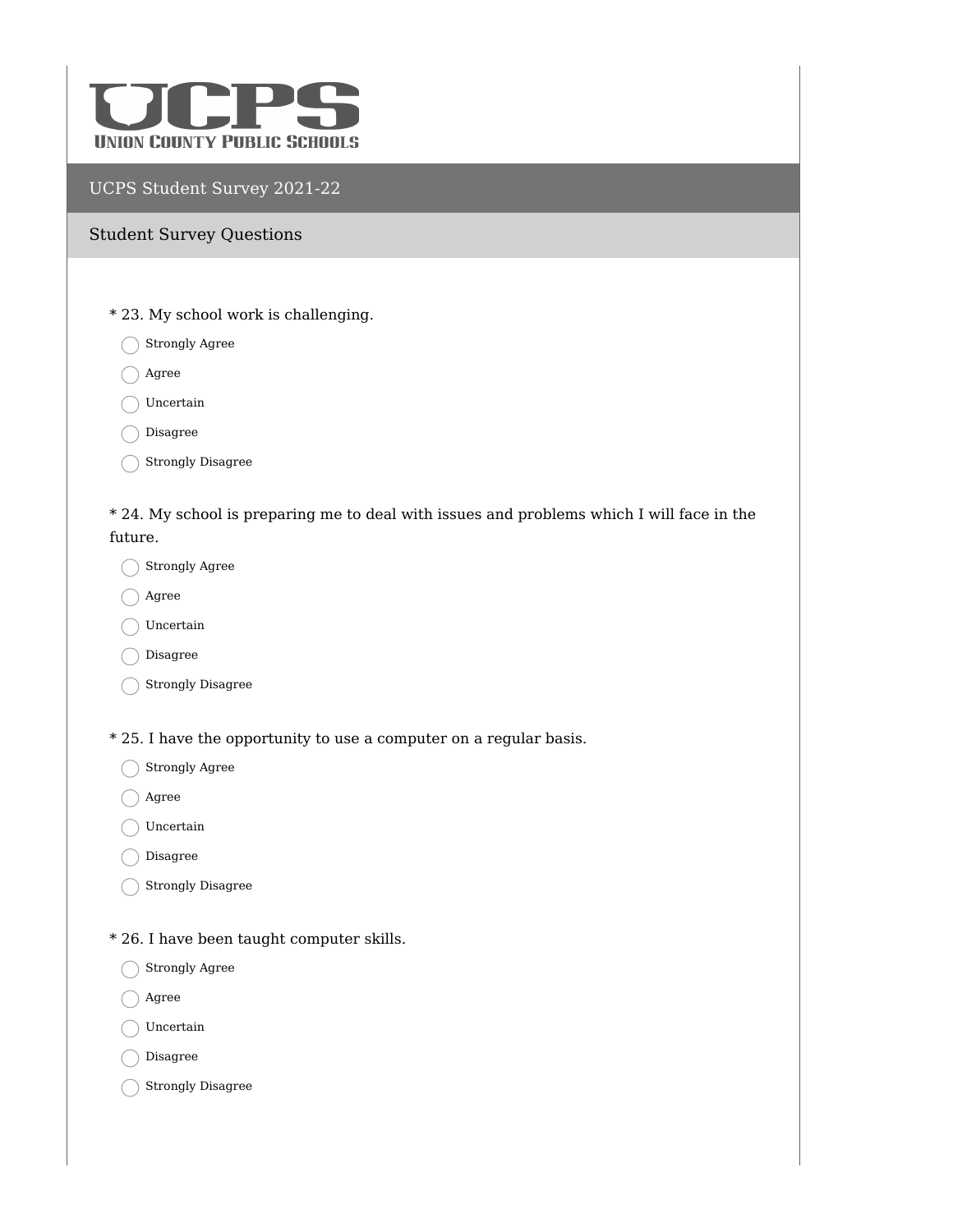- \* 27. Teachers have a high expectation for students' learning.
	- Strongly Agree
	- ◯ Agree
	- Uncertain
	- Disagree
	- Strongly Disagree
- \* 28. The school teaches good character, manners, and citizenship.
	- Strongly Agree
	- ◯ Agree
	- ◯ Uncertain
	- Disagree
	- Strongly Disagree
- \* 29. The principal visits my classroom.
	- Strongly Agree
	- ◯ Agree
	- ◯ Uncertain
	- Disagree
	- $\bigcap$  Strongly Disagree
- \* 30. My school work is too difficult.
	- Strongly Agree
	- Agree
	- Uncertain
	- Disagree
	- Strongly Disagree
- \* 31. Students show respect for teachers and school staff.
	- Strongly Agree
	- Agree
	- Uncertain
	- Disagree
	- Strongly Disagree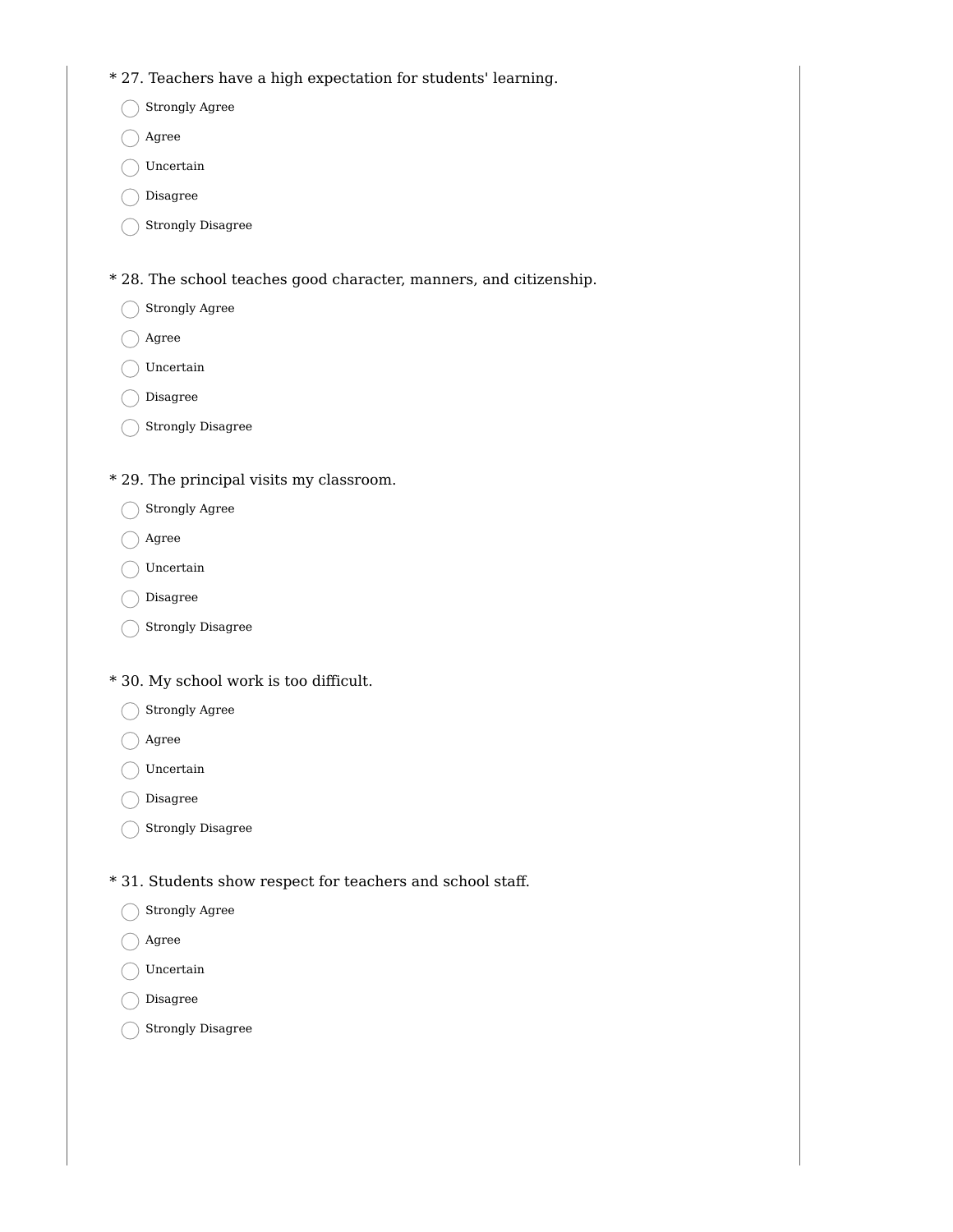- \* 32. Teachers and school staff show respect for students.
	- Strongly Agree
	- Agree
	- $\bigcirc$ Uncertain
	- Disagree
	- Strongly Disagree